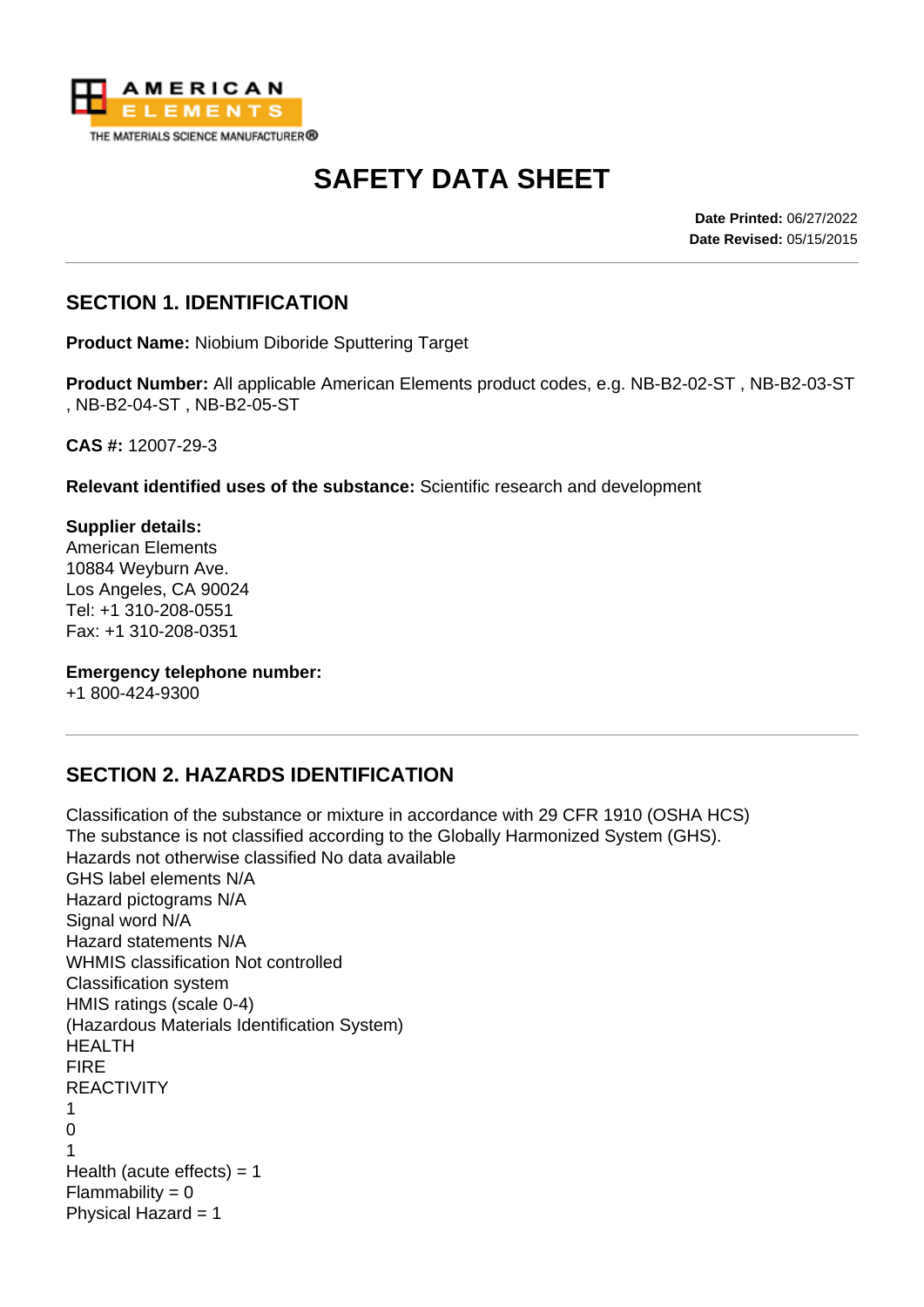Other hazards Results of PBT and vPvB assessment PBT: N/A vPvB: N/A

#### **SECTION 3. COMPOSITION/INFORMATION ON INGREDIENTS**

**Substances** CAS No. / Substance Name: 12007-29-3 Niobium boride Identification number(s): EC number: 234-503-3

#### **SECTION 4. FIRST AID MEASURES**

Description of first aid measures If inhaled: Supply patient with fresh air. If not breathing, provide artificial respiration. Keep patient warm. Seek immediate medical advice. In case of skin contact: Immediately wash with soap and water; rinse thoroughly. Seek immediate medical advice. In case of eye contact: Rinse opened eye for several minutes under running water. Consult a physician. If swallowed: Seek medical treatment. Information for doctor Most important symptoms and effects, both acute and delayed: No data available Indication of any immediate medical attention and special treatment needed: No data available

## **SECTION 5. FIREFIGHTING MEASURES**

Extinguishing media Suitable extinguishing agents Product is not flammable. Use fire-fighting measures that suit the surrounding fire. Special hazards arising from the substance or mixture If this product is involved in a fire, the following can be released: Metal oxide fume Boron oxide Advice for firefighters Protective equipment: Wear self-contained respirator. Wear fully protective impervious suit.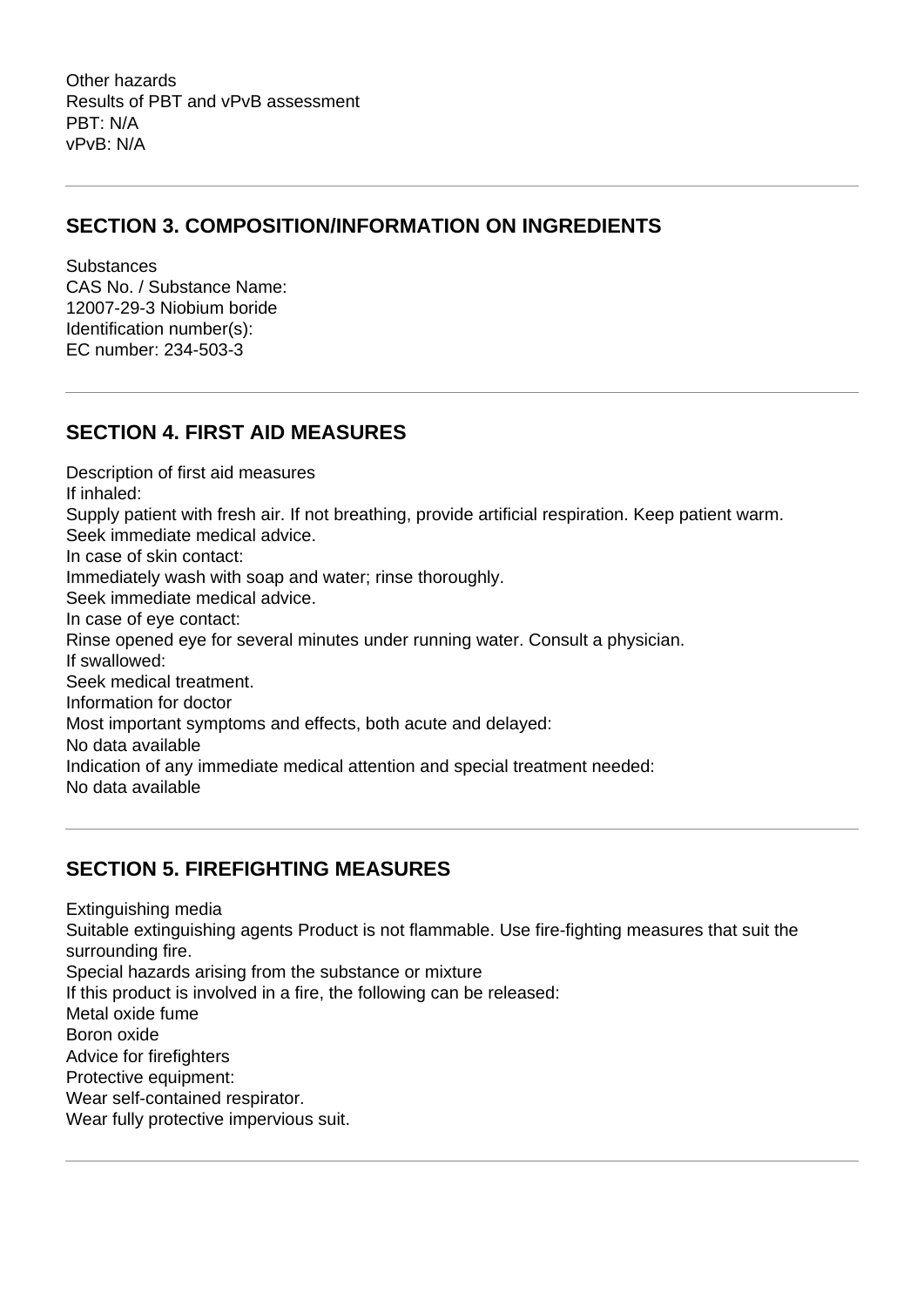## **SECTION 6. ACCIDENTAL RELEASE MEASURES**

Personal precautions, protective equipment and emergency procedures Use personal protective equipment. Keep unprotected persons away. Ensure adequate ventilation Environmental precautions: Do not allow material to be released to the environment without official permits. Methods and materials for containment and cleanup: Pick up mechanically. Prevention of secondary hazards: No special measures required. Reference to other sections See Section 7 for information on safe handling See Section 8 for information on personal protection equipment. See Section 13 for disposal information.

## **SECTION 7. HANDLING AND STORAGE**

**Handling** 

Precautions for safe handling

Keep container tightly sealed.

Store in cool, dry place in tightly closed containers.

Information about protection against explosions and fires: The product is not flammable

Conditions for safe storage, including any incompatibilities

Requirements to be met by storerooms and receptacles: No special requirements.

Information about storage in one common storage facility: Store away from oxidizing agents.

Further information about storage conditions:

Keep container tightly sealed.

Store in cool, dry conditions in well-sealed containers.

Specific end use(s) No data available

## **SECTION 8. EXPOSURE CONTROLS/PERSONAL PROTECTION**

Additional information about design of technical systems:

Properly operating chemical fume hood designed for hazardous chemicals and having an average face velocity of at least 100 feet per minute.

Control parameters

Components with limit values that require monitoring at the workplace:

None.

Additional information: No data

Exposure controls

Personal protective equipment

Follow typical protective and hygienic practices for handling chemicals.

Keep away from foodstuffs, beverages and feed.

Remove all soiled and contaminated clothing immediately.

Wash hands before breaks and at the end of work.

Maintain an ergonomically appropriate working environment.

Breathing equipment: Use suitable respirator when high concentrations are present.

Protection of hands:

Impervious gloves

Inspect gloves prior to use.

The selection of suitable gloves not only depends on the material, but also on quality. Quality will vary from manufacturer to manufacturer.

Penetration time of glove material (in minutes) No data available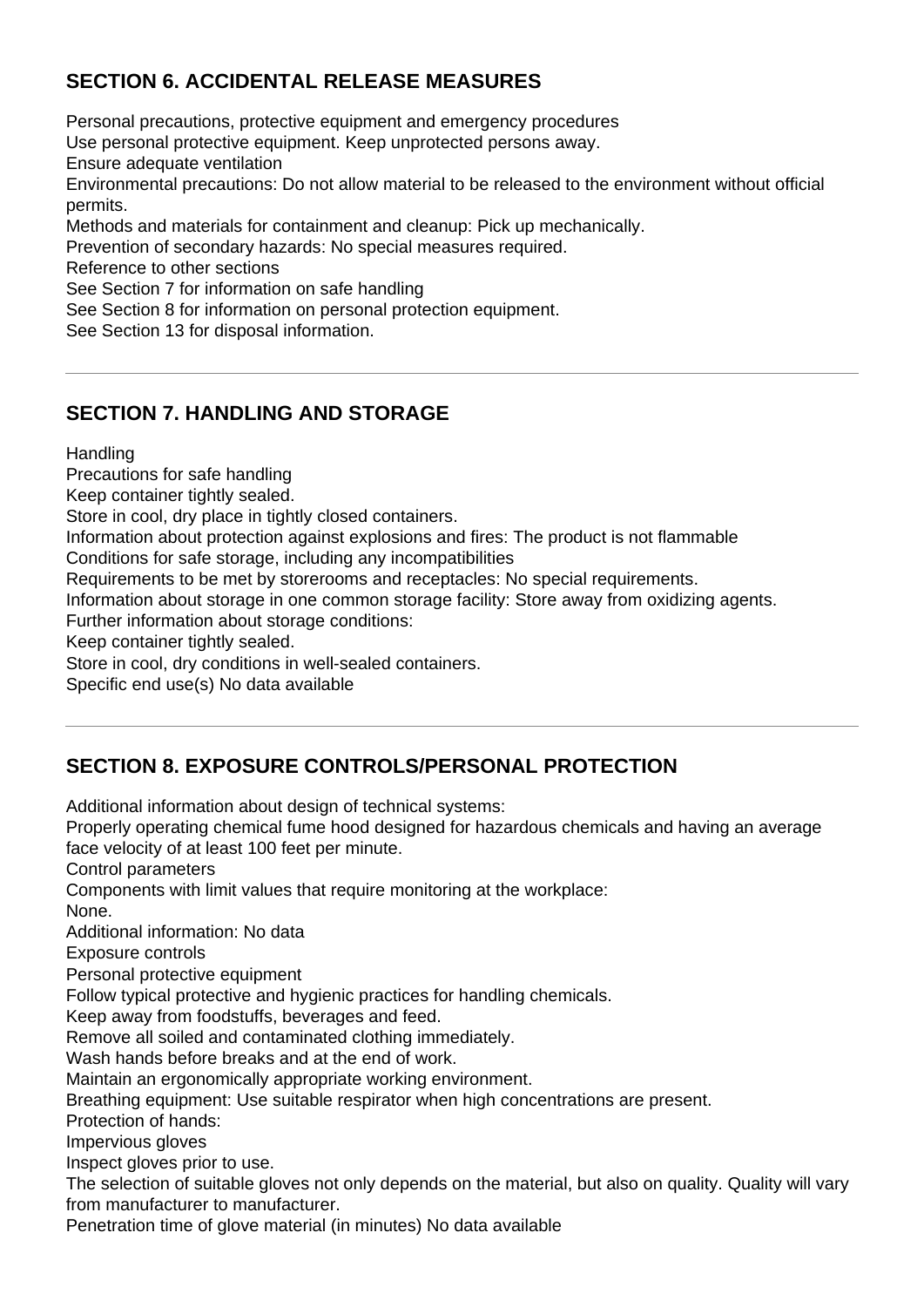## **SECTION 9. PHYSICAL AND CHEMICAL PROPERTIES**

Information on basic physical and chemical properties Appearance: Form: Powder or solid in various forms Color: Dark grey Odor: Odorless Odor threshold: No data available. pH: N/A Melting point/Melting range: No data available Boiling point/Boiling range: No data available Sublimation temperature / start: No data available Flammability (solid, gas) No data available. Ignition temperature: No data available Decomposition temperature: No data available Autoignition: No data available. Danger of explosion: No data available. Explosion limits: Lower: No data available Upper: No data available Vapor pressure: N/A Density: No data available Relative density No data available. Vapor density N/A Evaporation rate N/A Solubility in / Miscibility with Water: No data available Partition coefficient (n-octanol/water): No data available. Viscosity: Dynamic: N/A Kinematic: N/A Other information No data available

## **SECTION 10. STABILITY AND REACTIVITY**

Reactivity No data available Chemical stability Stable under recommended storage conditions. Thermal decomposition / conditions to be avoided: Decomposition will not occur if used and stored according to specifications. Possibility of hazardous reactions Reacts with strong oxidizing agents Conditions to avoid No data available Incompatible materials: Oxidizing agents Hazardous decomposition products: Metal oxide fume Boron oxide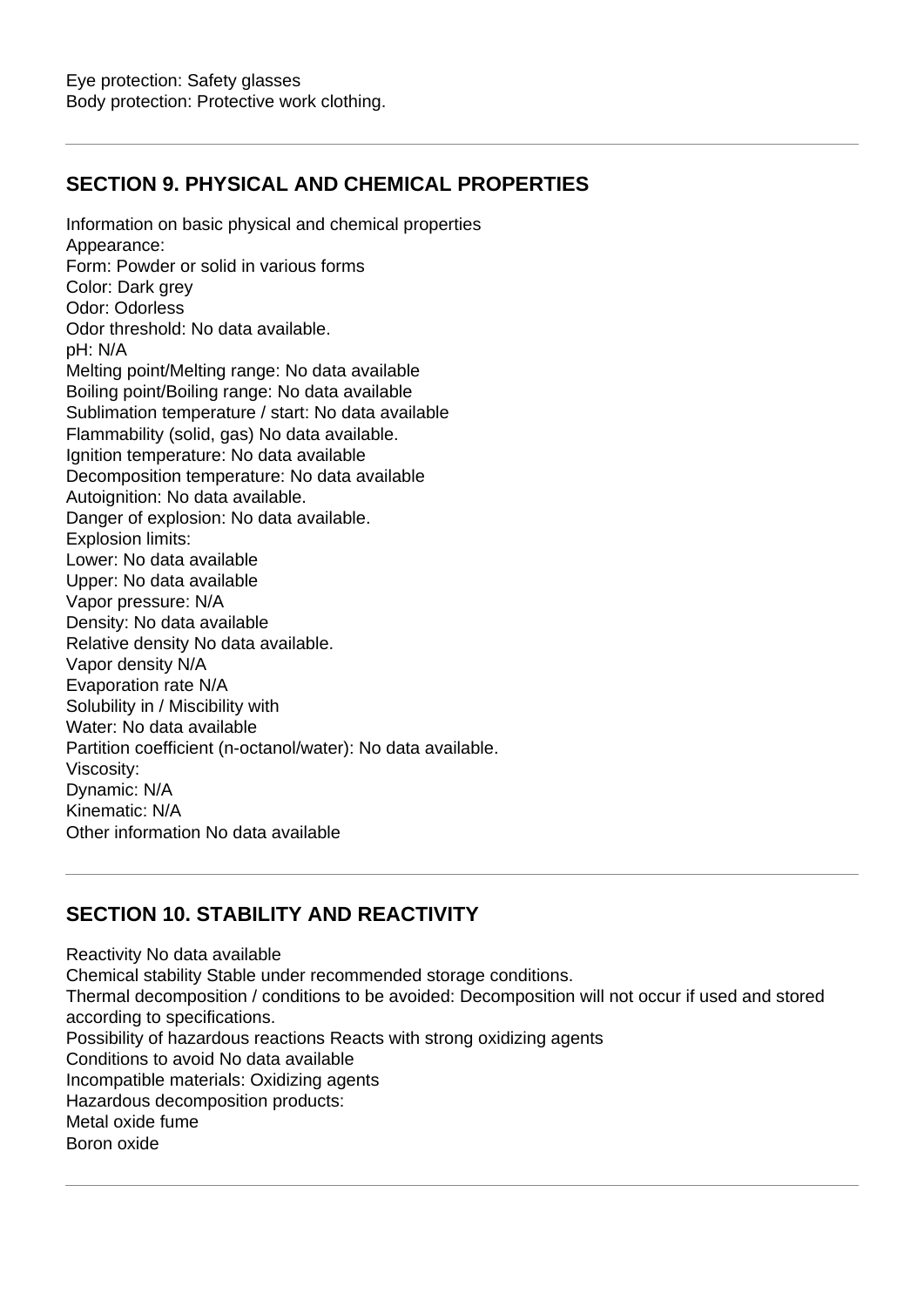## **SECTION 11. TOXICOLOGICAL INFORMATION**

Information on toxicological effects Acute toxicity: No effects known. LD/LC50 values that are relevant for classification: No data Skin irritation or corrosion: May cause irritation Eye irritation or corrosion: May cause irritation Sensitization: No sensitizing effects known. Germ cell mutagenicity: No effects known. Carcinogenicity: EPA-I: Data are inadequate for an assessment of human carcinogenic potential. Reproductive toxicity: No effects known. Specific target organ system toxicity - repeated exposure: No effects known. Specific target organ system toxicity - single exposure: No effects known. Aspiration hazard: No effects known. Subacute to chronic toxicity: No effects known. Additional toxicological information: To the best of our knowledge the acute and chronic toxicity of this substance is not fully known.

#### **SECTION 12. ECOLOGICAL INFORMATION**

**Toxicity** Aquatic toxicity: No data available Persistence and degradability No data available Bioaccumulative potential No data available Mobility in soil No data available Additional ecological information: Do not allow material to be released to the environment without official permits. Do not allow undiluted product or large quantities to reach groundwater, water courses, or sewage systems. Avoid transfer into the environment. Results of PBT and vPvB assessment PBT: N/A vPvB: N/A Other adverse effects No data available

#### **SECTION 13. DISPOSAL CONSIDERATIONS**

Waste treatment methods Recommendation Consult official regulations to ensure proper disposal. Uncleaned packagings: Recommendation: Disposal must be made according to official regulations.

#### **SECTION 14. TRANSPORT INFORMATION**

UN-Number DOT, ADN, IMDG, IATA N/A UN proper shipping name DOT, ADN, IMDG, IATA N/A Transport hazard class(es) DOT, ADR, ADN, IMDG, IATA